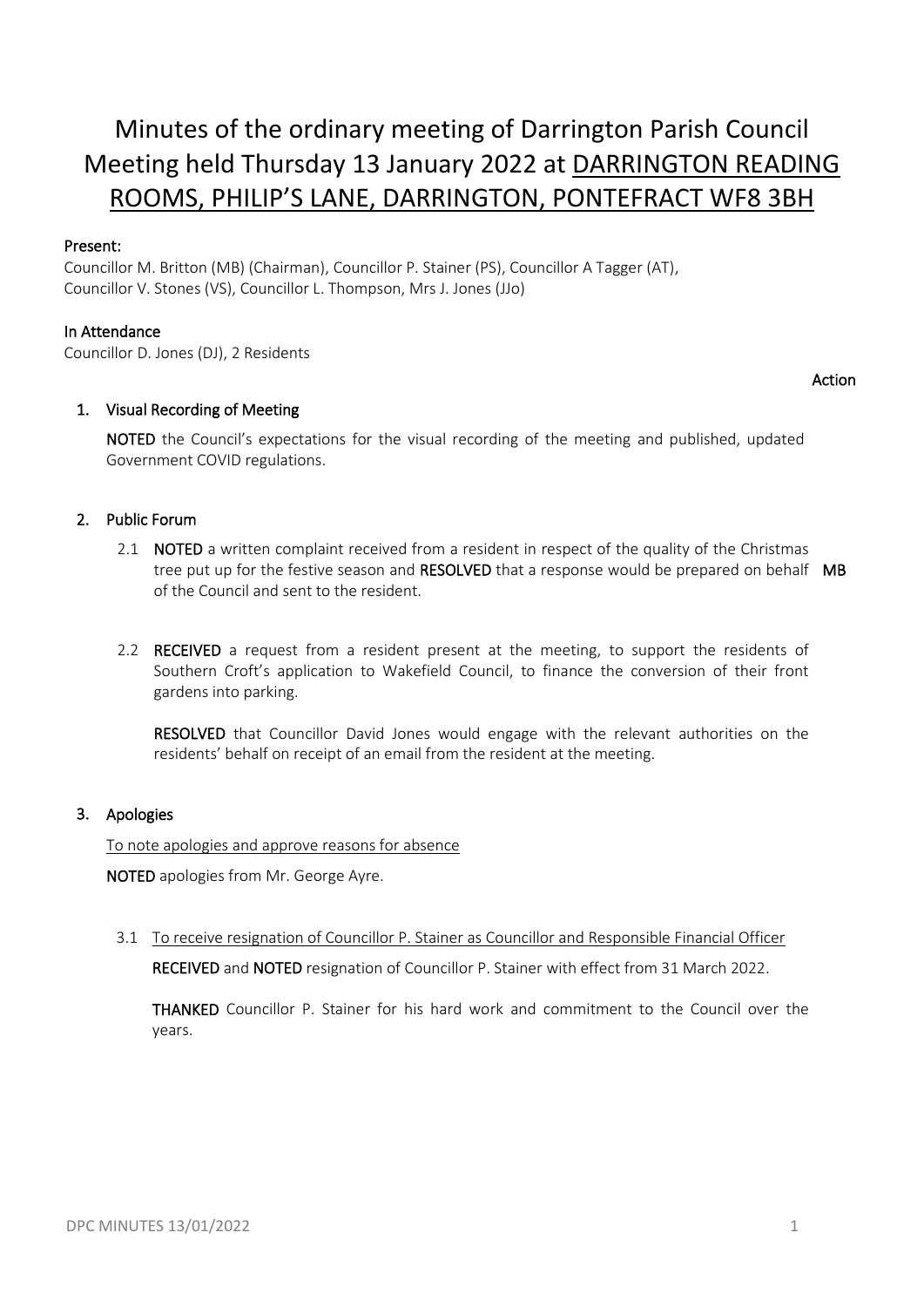## 4. Declarations of Interest

4.1 To note any declarations of interests not already declared under members Code of Conduct or members register of Disclosable Pecuniary Interests

No further declarations made.

4.2 To receive, consider and decide upon any applications for dispensation

None received.

## 5. Minutes of Previous Meeting

To Approve minutes of the ordinary meeting of Darrington Parish Council held on 9 December 2021

RESOLVED to APPROVE said minutes as a true and accurate record of the ordinary meeting held on 9 December 2021.

## 6. To receive information on the following ongoing issues:

6.1 To receive feedback regarding the number of Councillors required to attend meetings to form a quorum

RESOLVED that no further action is required.

6.2 To receive feedback regarding the speed surveys review

NOTED that Councillor V. Stones was working her way through the survey and would provide VS feedback at the next meeting

6.3 To receive feedback on progress with delivery of limestone chippings

RESOLVED that no further action is required at this time, but that this would be picked up again during late Spring.

- 6.4 To receive feedback in respect of discussions with potential Parish Council clerk RESOLVED that feedback would be provided at the next meeting. The mass of the state of the state of the state of the state of the state of the state of the state of the state of the state of the state of the state of the s
- 6.5 To receive feedback regarding testing of Christmas lights once taken down RESOLVED that no further action is required.
- 6.6 To receive confirmation of formalisation of contract with Nick Dyas RESOLVED that this would form part of the governance section of the meeting.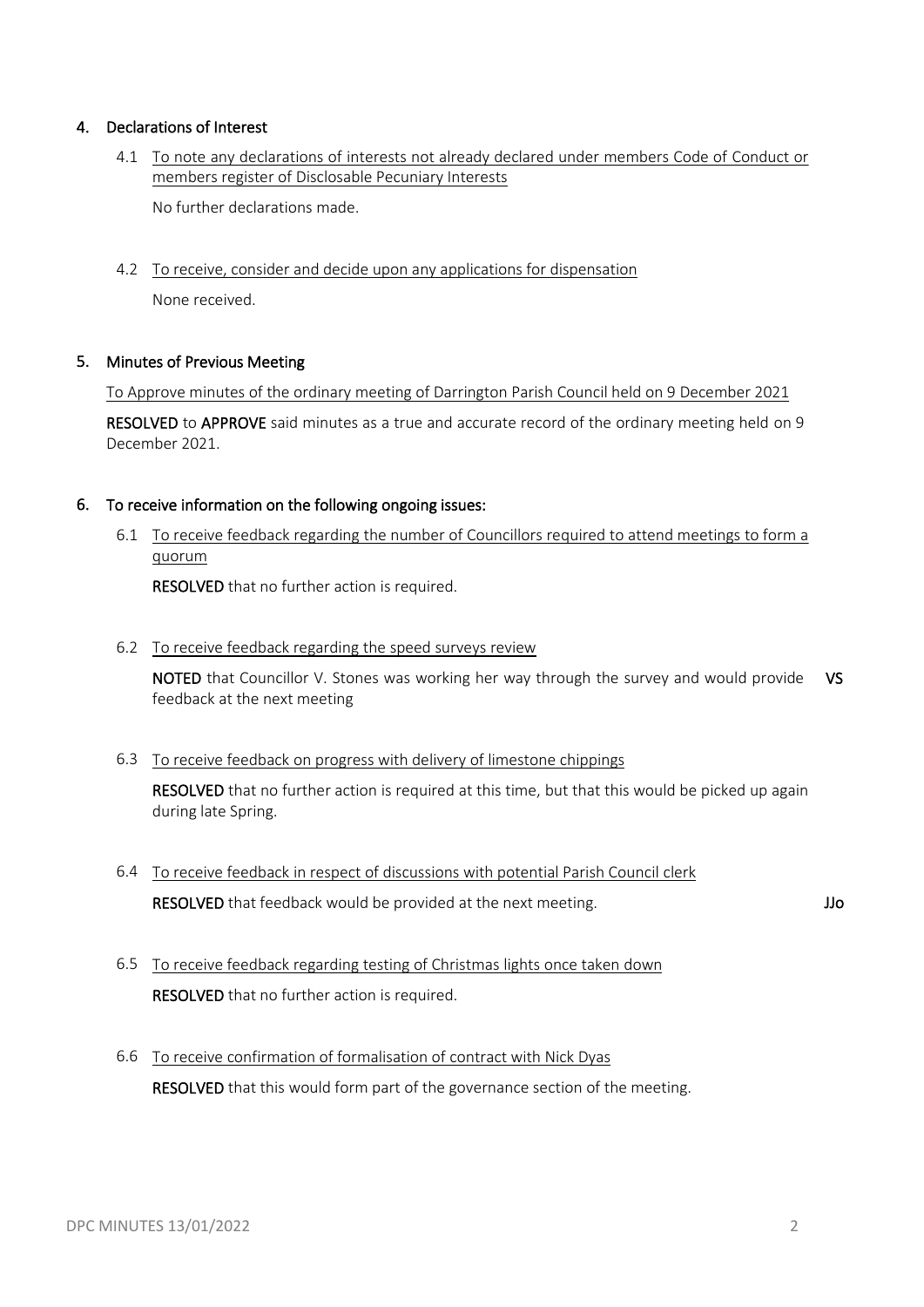6.7 To receive feedback as to whether the Council could participate in the Queen's Jubilee via the Darrington Primary School or Village Field Committee

NOTED that the Village Field Committee would be very happy to receive a tree donated by the Council, but that it would need to be a sizeable tree to avoid it being damaged.

NOTED further that the school would also be delighted to receive trees donated by the Council.

- 6.8 To receive confirmation that annual precept request was being attended to RESOLVED that no further action is required.
- 6.9 To receive confirmation that invoices were sent to Darrington Golf Club and Darrington Hotel RESOLVED that no further action is required.
- 6.10 To receive feedback regarding training with YLCA, to better understand the GDPR responsibility for parish councils

RESOLVED that this would form part of the governance section of the meeting.

# 7. Correspondence

7.1 To consider and decide upon hanging baskets for communicating to Wakefield Council (Katherine Davison)

RESOLVED that the action would be taken under 7.2 below.

7.2 To consider and decide upon ordering of summer hanging baskets (First Impressions) APPROVED the quotation received from First Impressions.

Further RESOLVED to engage with the service provider in respect of the order, the information JJo being provided to Wakefield Council and the payment.

7.3 To note date for YLCA Wakefield Branch meeting – Thursday 24 February 2022

RESOLVED that Councillor L. Thompson would attend on the Council's behalf. LT

- 7.4 To note correspondence received after publication of agenda
	- 7.4.1 NOTED correspondence received from A-one+ in respect of additional maintenance work to be carried out on the A1 motorway.
	- 7.4.2 NOTED a consent form received from the YLCA, offering councillors the opportunity to be added to the YLCA's communication distribution list.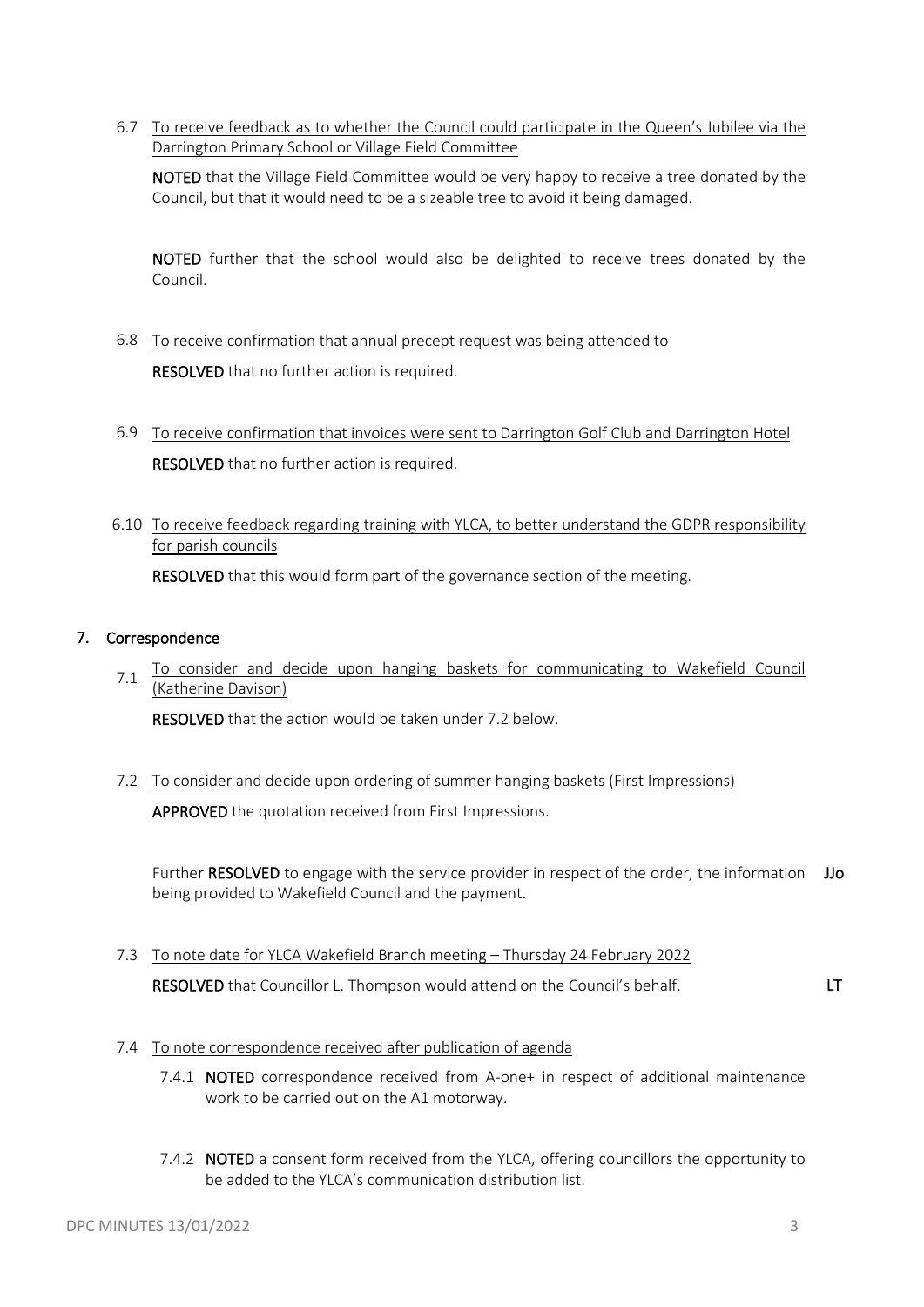7.4.3 NOTED correspondence received inviting the parish to participate in the lighting of a local beacon to celebrate the Queen's Jubilee.

RESOLVED to forward to the landlord of the Spread-Eagle pub, should he wish to JJo participate.

## 8. Finance

8.1 To approve accounts for payment during January 2022

| Date<br><b>Approved</b> | <b>Item</b> | Payment<br>Method      | Payee                                                     | Reason                                  | Amount   | <b>VAT</b> |
|-------------------------|-------------|------------------------|-----------------------------------------------------------|-----------------------------------------|----------|------------|
| 13.01.22                | 60-2122     | Cheque 907 Fiona Smith |                                                           | Parish Council Website                  | 137.59   |            |
| 13.01.22                |             |                        | 61-2122 Cheque 908 Pink Spaghetti                         | Preparation of minutes and clerk duties | 255.00   | ٠          |
| 13.01.22                |             |                        | 62-2122 Direct Debit Public Works Loan Board Loan payment |                                         | 1,104.17 |            |
| 13.01.22                | 63-2122     |                        | Cheque 909 Carter and Jackson                             | Printing of newsletters                 | 104.00   | ٠          |
| 13.01.22                |             |                        | 64-2122 Cheque 910 Avril Jackson                          | Gardening/maintenance - Plants          | 117.50   |            |
|                         |             |                        |                                                           | TOTAL                                   | 1.718.26 |            |

#### 8.2 To note payments authorised for payment during December 2021

| Date<br><b>Approved</b> | Item    | Payment<br><b>Method</b> | Payee                     | Reason                                  | <b>Amount</b> | <b>VAT</b>               |
|-------------------------|---------|--------------------------|---------------------------|-----------------------------------------|---------------|--------------------------|
| 09.12.21                | 53-2122 |                          | Cheque 898 Mick Britton   | Rock Salt for village salt bins         | 20.00         | 3.33                     |
| 09.12.21                | 54-2122 |                          | Cheque 897 Paul Stainer   | 4000 Standard Dispenser Bags            | 165.54        | 27.59                    |
| 09.12.21                | 55-2122 |                          | Cheque 899 Mick Britton   | Materials for Christmas tree erection   | 23.96         | 3.99                     |
| 09.12.21                | 56-2122 |                          | Cheque 900 Pink Spaghetti | Preparation of minutes and clerk duties | 280.50        | ٠                        |
| 09.12.21                | 57-2122 | Cheque 901 D Dyas        |                           | Gardening/maintenance                   | 128.00        | $\overline{\phantom{0}}$ |
| 09.12.21                | 58-2122 |                          | Cheque 902 Avril Jackson  | Gardening/maintenance - Plants          | 12.00         | ۰                        |
| 09.12.21                | 59-2122 |                          | Cheque 903 Avril Jackson  | Gardening/maintenance - Plants          | 30.00         | 5.00                     |
|                         |         |                          |                           | <b>TOTAL</b>                            | 660.00        | 39.91                    |

NOTED no income during December and closing balance on 31 December 2021 of £23 139.92.

RESOLVED to settle all above accounts with immediate effect.

#### 8.3 To receive a bank reconciliation and budget comparison to 31 December 2021

RESOLVED further to approve the bank reconciliation statement to 31 December 2021 and full year forecast to the end of the financial year.

#### 8.4 To consider and approve budget for 2022/2023

NOTED and APPROVED the final proposed 2022/2023 budget.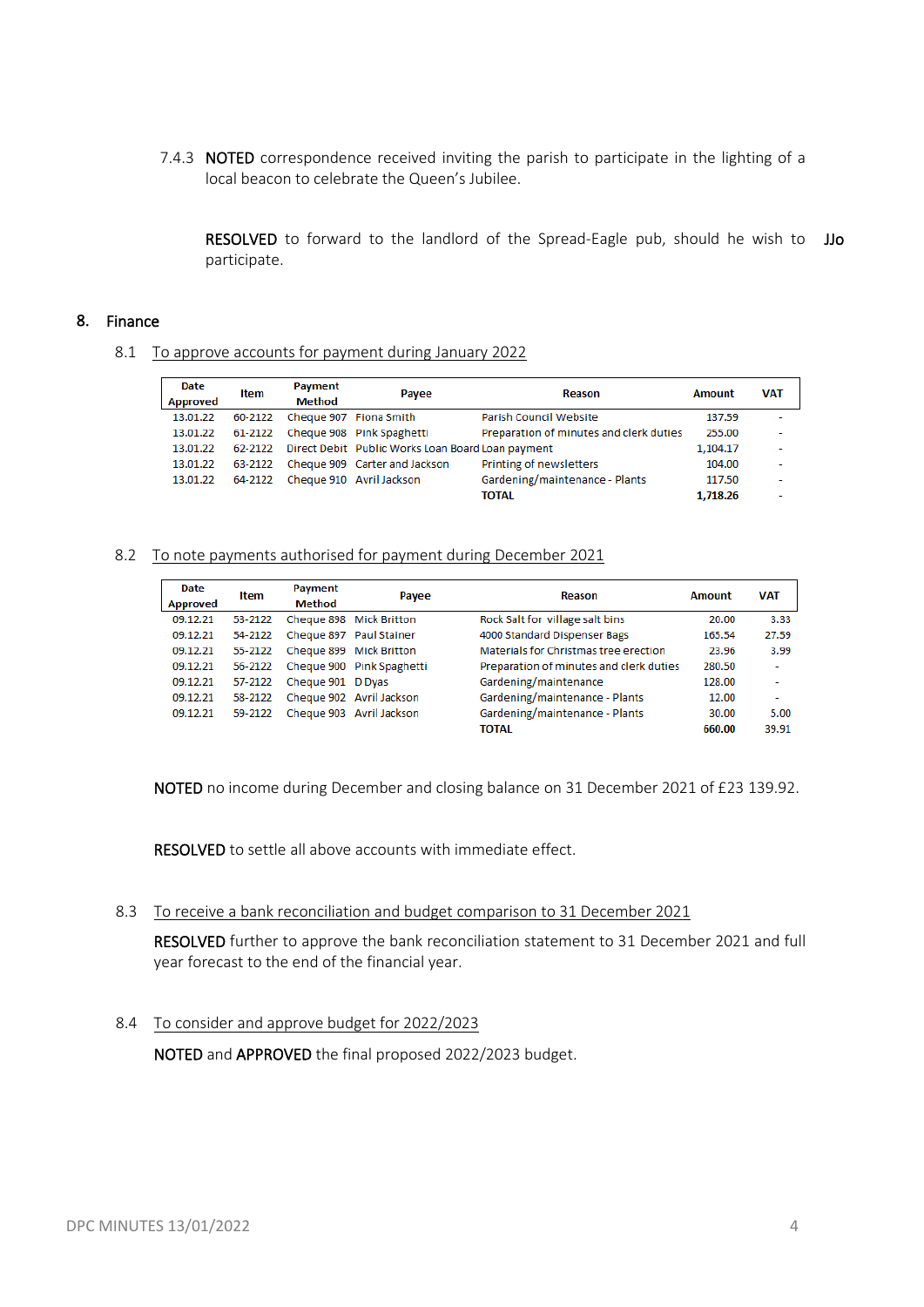## 9. To consider planning applications received

9.1 Darrington Parish Council CONSIDERED the under-mentioned applications, received from Wakefield Council and reached the decision shown:

| <b>CYC Reference</b> | Address/Description                                                                                                      | Darrington Parish<br><b>Council Decision</b> |
|----------------------|--------------------------------------------------------------------------------------------------------------------------|----------------------------------------------|
| 19/01238/NMC02       | Trinity Farm/Amazon UK Services Ltd - Nonmaterial amendment<br>to approved application                                   | No objection                                 |
| 21/02945/ADS         | Cedar Hurst, Estcourt Road - Prior approval for enlargement of a<br>dwellinghouse by construction of an additional story | No objection                                 |
| 21/02996/FUL         | 2 Wentworth Park Rise - Single storey rear extension                                                                     | No objection                                 |
| 21/03056/FUL         | 15 Estcourt Drive – First floor extension to side and balcony to rear                                                    | No objection                                 |

## 10. To receive information on finalised planning applications

10.1 Darrington Parish Council NOTED the under-mentioned application decisions made by Wakefield Council:

| <b>CYC Reference</b> | Address/Description                                                   | <b>Wakefield Council</b><br><b>Decision</b> |
|----------------------|-----------------------------------------------------------------------|---------------------------------------------|
| 21/02035/FUL         | Darrington Hall – Erection of 1 no. detached four-bedroom<br>dwelling | Application<br>Withdrawn                    |

## 11. Reports – School, Police, Gardening Club, Village Field, Newsletter

## 11.1 To consider school report

NOTED a successful start to the school year.

# 11.2 To consider police report

NOTED the crime statistics report received for the month of November 2021, reflecting 17 incidents in Darrington for the month.

RESOLVED that residents should be encouraged to report any incidents as-and-when they arise, as reporting impacts on the funding and officers allocated for the village during each budget year.

## 11.3 To consider gardening club report

NOTED significance attendance at the last meeting and the plan for the gardening club to participate in the Queen's Jubilee.

## 11.4 To consider village field report

NOTED that planning was ongoing in respect of the Feast and Fayre to be held in June.

## 11.5 To consider the newsletter report

RESOLVED that the next newsletter would be distributed at the end of March.